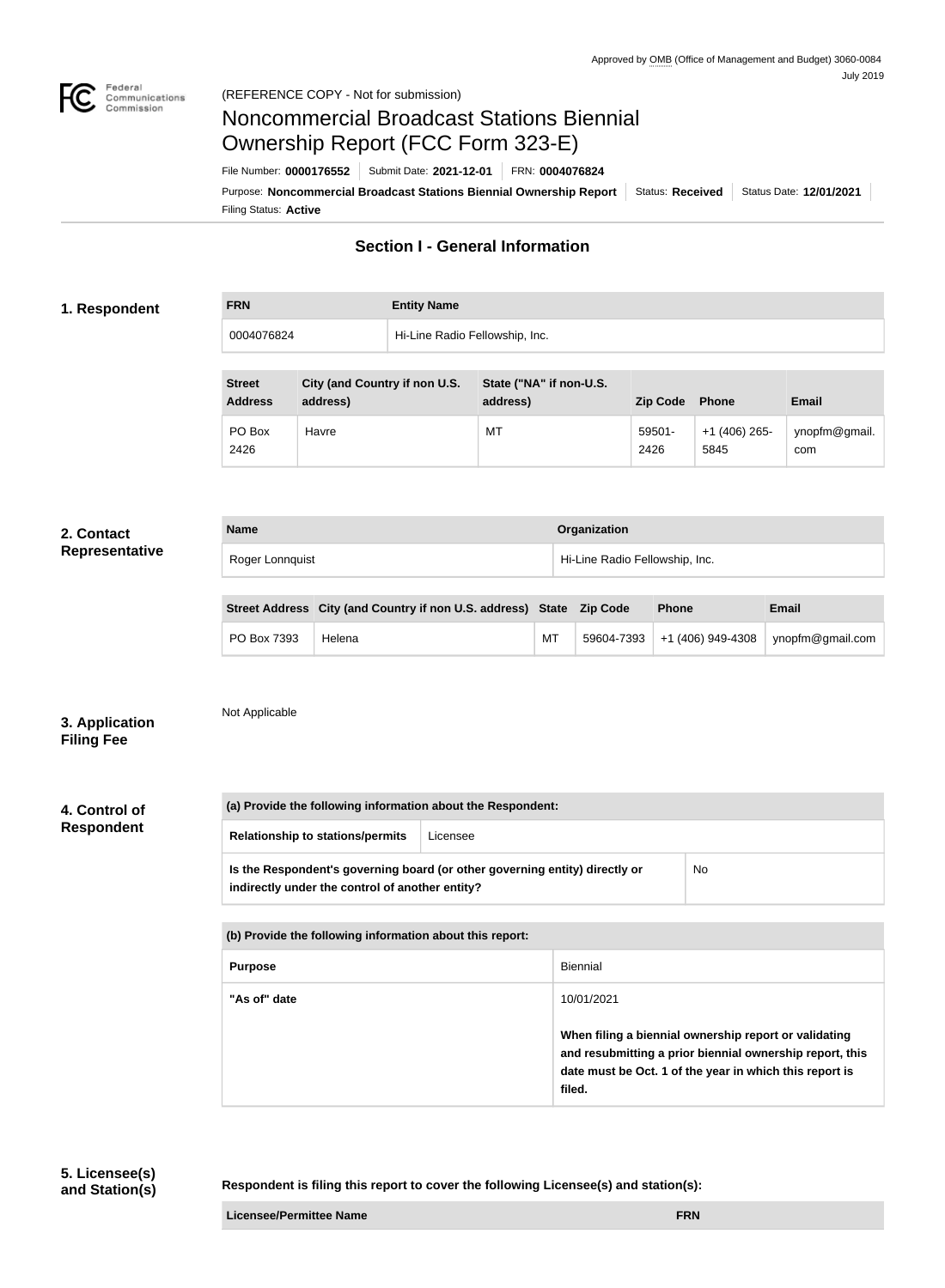| Hi-Line Radio Fellowship, Inc. |                  |                       | 0004076824   |                |
|--------------------------------|------------------|-----------------------|--------------|----------------|
| Fac. ID No.                    | <b>Call Sign</b> | <b>City</b>           | <b>State</b> | <b>Service</b> |
| 11015                          | <b>K257BR</b>    | <b>POLSON</b>         | MT           | <b>FX</b>      |
| 27117                          | KXEI             | <b>HAVRE</b>          | MT           | <b>FM</b>      |
| 27118                          | <b>KGFC</b>      | <b>GREAT FALLS</b>    | MT           | <b>FM</b>      |
| 27119                          | <b>KVCM</b>      | <b>HELENA</b>         | MT           | <b>FM</b>      |
| 27121                          | K201CO           | <b>SHELBY</b>         | MT           | <b>FX</b>      |
| 27122                          | <b>K215FG</b>    | <b>LUSTRE</b>         | MT           | <b>FX</b>      |
| 35927                          | <b>K286BO</b>    | <b>CUT BANK</b>       | MT           | <b>FX</b>      |
| 49340                          | <b>KALS</b>      | <b>KALISPELL</b>      | MT           | <b>FM</b>      |
| 49724                          | <b>KJPZ</b>      | <b>EAST HELENA</b>    | MT           | <b>FM</b>      |
| 53500                          | KNIT             | <b>SALT LAKE CITY</b> | UT           | AM             |
| 65998                          | <b>K220ED</b>    | <b>PHILIPSBURG</b>    | MT           | <b>FX</b>      |
| 69749                          | <b>K288EM</b>    | <b>GLASGOW</b>        | MT           | <b>FX</b>      |
| 83087                          | <b>KAXG</b>      | <b>GILLETTE</b>       | <b>WY</b>    | <b>FM</b>      |
| 83139                          | <b>K215EW</b>    | DEER LODGE            | MT           | <b>FX</b>      |
| 85426                          | <b>KPLG</b>      | <b>PLAINS</b>         | MT           | <b>FM</b>      |
| 85899                          | <b>K204GL</b>    | <b>SEELEY LAKE</b>    | MT           | <b>FX</b>      |
| 87476                          | <b>KJCG</b>      | <b>MISSOULA</b>       | MT           | <b>FM</b>      |
| 87501                          | <b>K218CN</b>    | CHOTEAU               | MT           | <b>FX</b>      |
| 87790                          | <b>KMCJ</b>      | <b>COLSTRIP</b>       | MT           | <b>FM</b>      |
| 88250                          | <b>K216DS</b>    | <b>BROWNING</b>       | MT           | <b>FX</b>      |
| 89078                          | <b>KBLW</b>      | <b>BILLINGS</b>       | MT           | <b>FM</b>      |
| 89342                          | <b>KOHR</b>      | <b>SHERIDAN</b>       | <b>WY</b>    | FM             |
| 92240                          | KLEU             | <b>LEWISTOWN</b>      | MT           | <b>FM</b>      |
| 93010                          | <b>KJLF</b>      | <b>BUTTE</b>          | MT           | <b>FM</b>      |
| 93290                          | <b>K212DT</b>    | <b>DILLON</b>         | MT           | <b>FX</b>      |
| 94240                          | <b>K205FE</b>    | <b>ROCK SPRINGS</b>   | <b>WY</b>    | <b>FX</b>      |
| 122022                         | <b>KGCM</b>      | THREE FORKS           | MT           | <b>FM</b>      |
| 140897                         | <b>K220KB</b>    | ST. JOHN              | ND           | <b>FX</b>      |

142889 | K267BE | BIG SKY | MT | FX

144841 | K299AZ | POPLAR | MT | FX

144868 | K294BB | BAKER | MT | FX

144894 | K241AX | MALTA | MT | FX

144918 K294BC WOLF POINT NT FX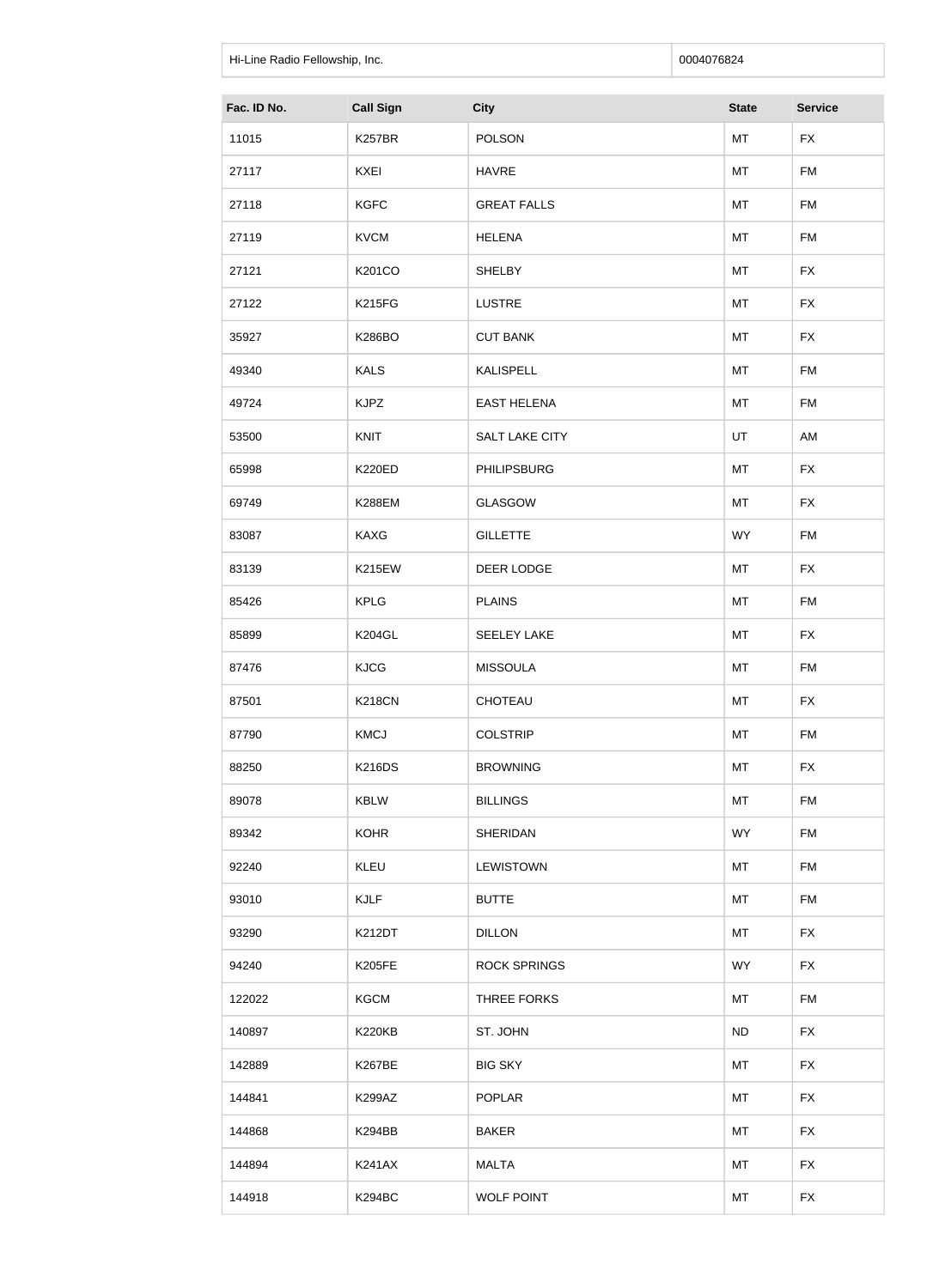| 145305 | <b>K292FV</b> | <b>RED LODGE</b>        | MT        | <b>FX</b> |
|--------|---------------|-------------------------|-----------|-----------|
| 145423 | K272EF        | <b>BROADUS</b>          | MT        | <b>FX</b> |
| 145598 | <b>K293BB</b> | CONRAD                  | MT        | <b>FX</b> |
| 146254 | <b>K287AW</b> | <b>HAMILTON</b>         | MT        | <b>FX</b> |
| 146548 | <b>K246BL</b> | <b>LIVINGSTON</b>       | MT        | <b>FX</b> |
| 148354 | <b>K228FM</b> | <b>WHITEFISH</b>        | MT        | <b>FX</b> |
| 148693 | <b>K294DC</b> | <b>BOISE</b>            | ID        | <b>FX</b> |
| 148761 | <b>K218FA</b> | <b>SALMON</b>           | ID        | <b>FX</b> |
| 148836 | <b>K248CR</b> | <b>BOULDER</b>          | MT        | <b>FX</b> |
| 149923 | <b>K296FS</b> | <b>EUREKA</b>           | MT        | <b>FX</b> |
| 153105 | <b>K291BN</b> | <b>TOWNSEND</b>         | MT        | <b>FX</b> |
| 153530 | K262AZ        | <b>BOZEMAN</b>          | MT        | <b>FX</b> |
| 155490 | <b>K287AZ</b> | <b>KELLOGG</b>          | ID        | <b>FX</b> |
| 155529 | <b>K283AT</b> | <b>WALLACE</b>          | ID        | <b>FX</b> |
| 155553 | K286BH        | <b>MULLAN</b>           | ID        | <b>FX</b> |
| 164261 | <b>KXEU</b>   | <b>BALLARD</b>          | UT        | <b>FM</b> |
| 170988 | <b>KHGC</b>   | <b>MONTANA CITY</b>     | MT        | <b>FM</b> |
| 171025 | <b>KZLM</b>   | <b>HARLOWTON</b>        | MT        | <b>FM</b> |
| 175302 | <b>KNPH</b>   | <b>HAVRE</b>            | MT        | <b>FM</b> |
| 175678 | <b>KMTJ</b>   | <b>COLUMBUS</b>         | MT        | FM        |
| 175929 | <b>KZNP</b>   | <b>MULLAN</b>           | ID        | <b>FM</b> |
| 175930 | <b>KNPM</b>   | <b>MILES CITY</b>       | MT        | <b>FM</b> |
| 175935 | KJND-FM       | <b>WILLISTON</b>        | <b>ND</b> | <b>FM</b> |
| 175940 | <b>KNPS</b>   | <b>SCOBEY</b>           | MT        | <b>FM</b> |
| 176113 | <b>KNPJ</b>   | <b>GREYBULL</b>         | <b>WY</b> | <b>FM</b> |
| 176603 | <b>KXEH</b>   | <b>VICTOR</b>           | MT        | <b>FM</b> |
| 176691 | <b>KXEM</b>   | <b>ROUNDUP</b>          | MT        | FM        |
| 177038 | <b>KPWY</b>   | <b>WEST YELLOWSTONE</b> | MT        | <b>FM</b> |
| 177234 | <b>KANP</b>   | <b>ASHTON</b>           | ID        | <b>FM</b> |
| 177237 | <b>KNPC</b>   | <b>HARDIN</b>           | MT        | <b>FM</b> |
| 177249 | <b>KJKR</b>   | <b>JAMESTOWN</b>        | <b>ND</b> | <b>FM</b> |
| 202892 | K233DV        | <b>DRAPER</b>           | UT        | <b>FX</b> |

# **Section II – Biennial Ownership Information**

Licensee Respondents that hold authorizations for one or more full power television, AM, and/or FM stations should list all contracts and other instruments set forth in 47 C.F.R. Section 73.3613(a) through (c) for the facility or facilities listed on this report. If the agreement is a network affiliation agreement, check the appropriate box. Otherwise, select "Other." Non-Licensee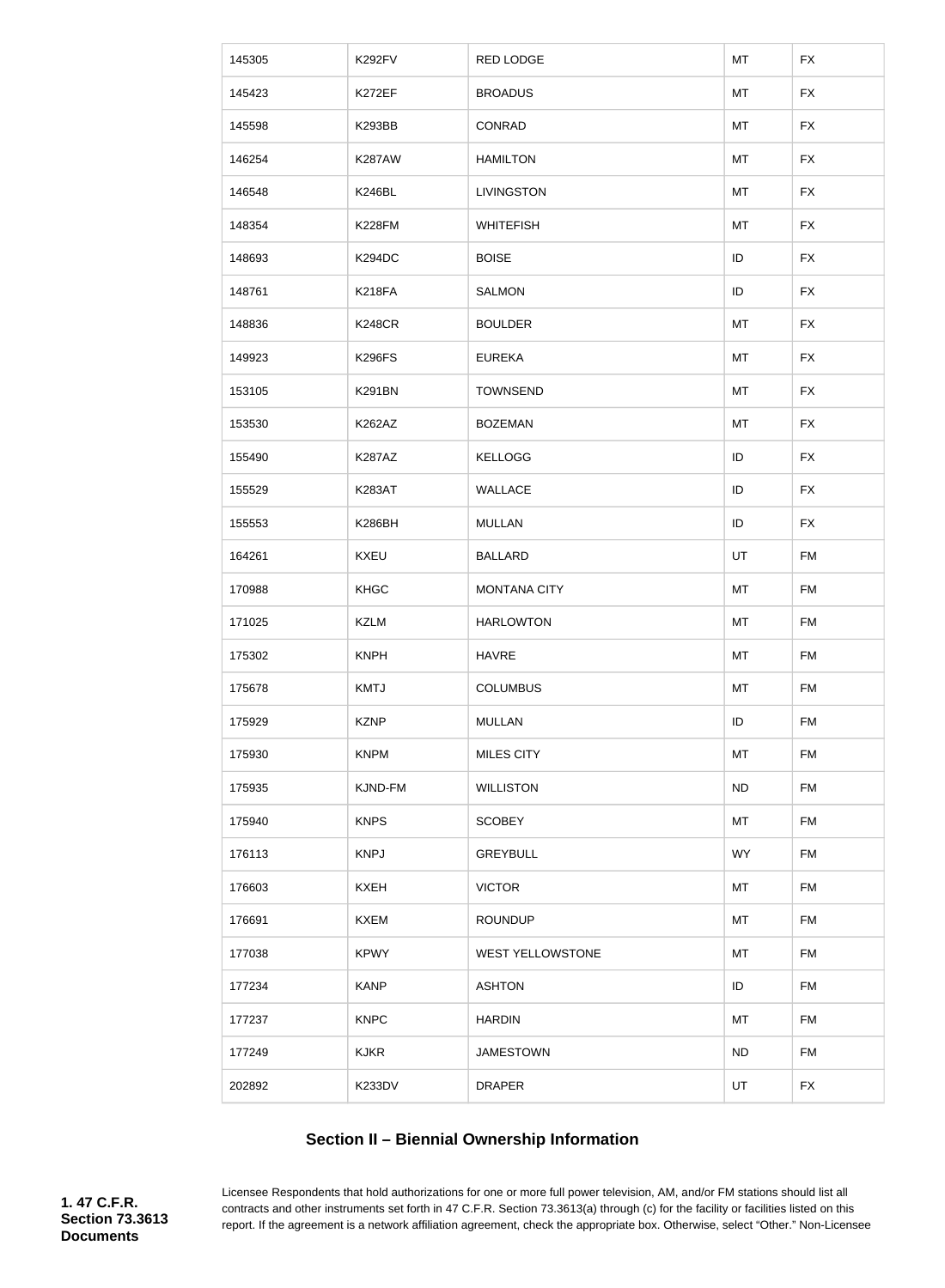Respondents should select "Not Applicable" in response to this question.

Not Applicable.

#### **2. Ownership Interests**

**(a)** Ownership Interests. This Question requires Respondents to enter detailed information about ownership interests by generating a series of subforms. Answer each question on each subform. The first subform listing should be for the Respondent itself. If the Respondent is not a natural person, also list each of the officers, members of the governing board (or other governing entity), stockholders, and any other persons or entities with a direct attributable interest in the Respondent pursuant to the standards set forth in 47 C.F.R. Section 73.3555. (A "direct" interest is one that is not held through any intervening companies or entities.) List each interest holder with a direct attributable interest in the Respondent separately.

Leave the percentage of total assets (Equity Debt Plus) field blank for an interest holder unless that interest holder has an attributable interest in the Respondent solely on the basis of the Commission's Equity Debt Plus attribution standard, 47 C.F.R. Section 73.3555, Note 2(i).

In the case of vertical or indirect ownership structures, list only those interests in the Respondent that also represent an attributable interest in the Licensee(s) for which the report is being submitted.

Entities that are part of an organizational structure that includes holding companies or other forms of indirect ownership must file separate ownership reports. In such a structure do not report, or file a separate report for, any interest holder that does not have an attributable interest in the Licensee(s) for which the report is being submitted.

Please see the Instructions for further detail concerning interests that must be reported in response to this question.

The Respondent must provide an FCC Registration Number for each interest holder reported in response to this question. Please see the Instructions for detailed information and guidance concerning this requirement.

| <b>Ownership Information</b>                                                                                                     |                                                         |                      |  |  |
|----------------------------------------------------------------------------------------------------------------------------------|---------------------------------------------------------|----------------------|--|--|
| <b>FRN</b>                                                                                                                       | 0004076824                                              |                      |  |  |
| <b>Entity Name</b>                                                                                                               | Hi-Line Radio Fellowship, Inc.                          |                      |  |  |
| <b>Address</b>                                                                                                                   | PO Box                                                  | 2426                 |  |  |
|                                                                                                                                  | <b>Street 1</b>                                         |                      |  |  |
|                                                                                                                                  | <b>Street 2</b>                                         |                      |  |  |
|                                                                                                                                  | <b>City</b>                                             | Havre                |  |  |
|                                                                                                                                  | State ("NA" if non-U.S.<br>address)                     | MT                   |  |  |
|                                                                                                                                  | <b>Zip/Postal Code</b>                                  | 59501-2426           |  |  |
|                                                                                                                                  | Country (if non-U.S.<br>address)                        | <b>United States</b> |  |  |
| <b>Listing Type</b>                                                                                                              | Respondent                                              |                      |  |  |
| <b>Positional Interests</b><br>(check all that apply)                                                                            | Respondent                                              |                      |  |  |
| <b>Tribal Nation or Tribal</b><br><b>Entity</b>                                                                                  | Interest holder is not a Tribal nation or Tribal entity |                      |  |  |
| <b>Interest Percentages</b>                                                                                                      | <b>Voting</b>                                           | 0.0%                 |  |  |
| (enter percentage values<br>from 0.0 to 100.0)                                                                                   | <b>Equity</b>                                           | 0.0%                 |  |  |
|                                                                                                                                  | <b>Total assets (Equity Debt</b><br>Plus)               | 0.0%                 |  |  |
| Does interest holder have an attributable interest in one or more broadcast stations<br>No<br>that do not appear on this report? |                                                         |                      |  |  |

**Ownership Information**

|--|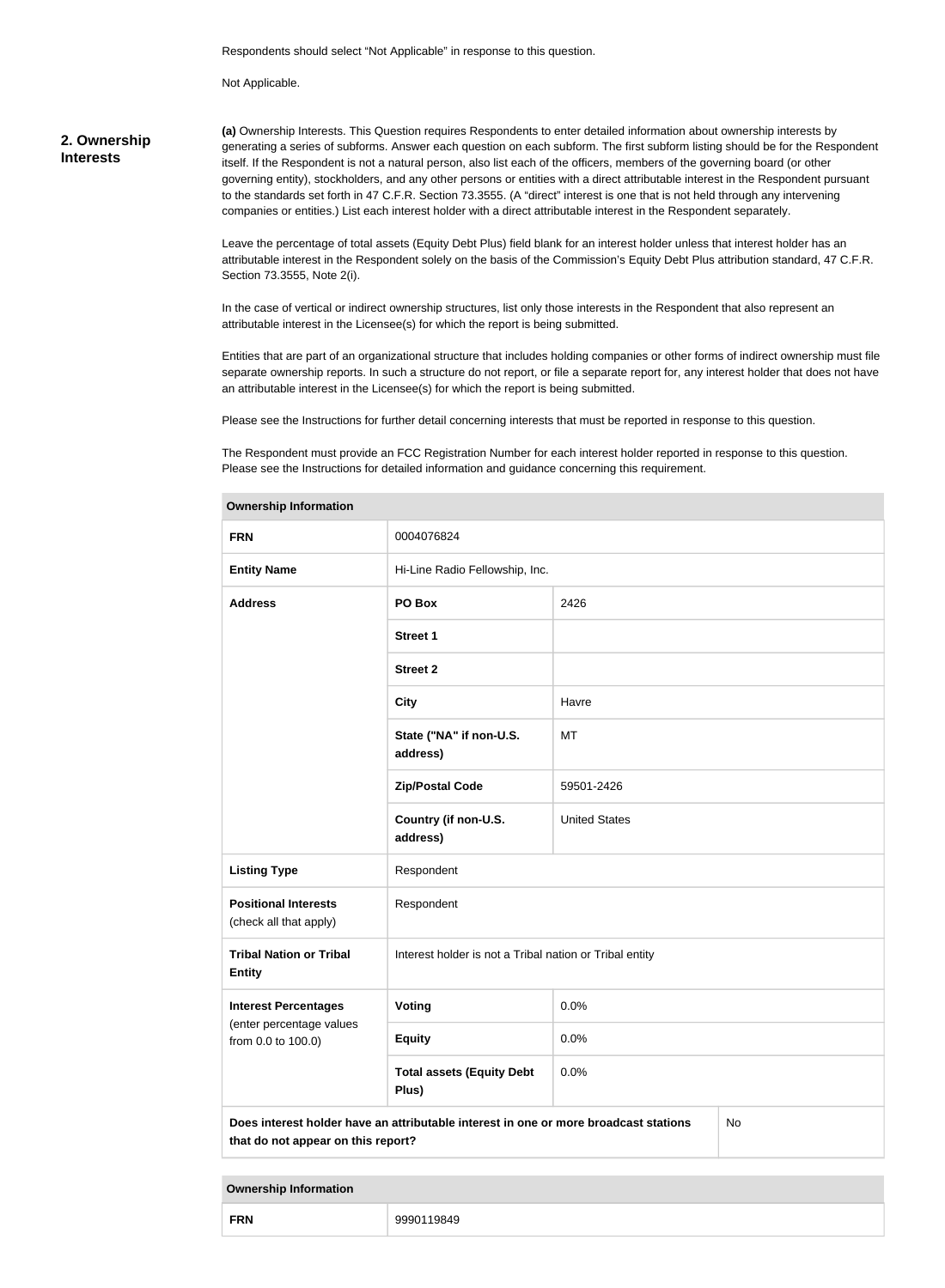| <b>Name</b>                                                                                                                      | Donald Bjornstad                                      |                        |  |
|----------------------------------------------------------------------------------------------------------------------------------|-------------------------------------------------------|------------------------|--|
| <b>Address</b>                                                                                                                   | PO Box                                                |                        |  |
|                                                                                                                                  | <b>Street 1</b>                                       | 735 2100 Road East     |  |
|                                                                                                                                  | <b>Street 2</b>                                       |                        |  |
|                                                                                                                                  | <b>City</b>                                           | Joplin                 |  |
|                                                                                                                                  | State ("NA" if non-U.S.<br>address)                   | <b>MT</b>              |  |
|                                                                                                                                  | <b>Zip/Postal Code</b>                                | 59531                  |  |
|                                                                                                                                  | Country (if non-U.S.<br>address)                      | <b>United States</b>   |  |
| <b>Listing Type</b>                                                                                                              | Other Interest Holder                                 |                        |  |
| <b>Positional Interests</b><br>(check all that apply)                                                                            | Member of Governing Board (or other governing entity) |                        |  |
| <b>Principal Profession or</b><br><b>Occupation</b>                                                                              | <b>Butcher</b>                                        |                        |  |
| By Whom Appointed or<br><b>Elected</b>                                                                                           | <b>Board of Directors</b>                             |                        |  |
| Citizenship, Gender,                                                                                                             | <b>Citizenship</b>                                    | <b>US</b>              |  |
| <b>Ethnicity, and Race</b><br><b>Information (Natural</b>                                                                        | Gender                                                | Male                   |  |
| <b>Persons Only)</b>                                                                                                             | <b>Ethnicity</b>                                      | Not Hispanic or Latino |  |
|                                                                                                                                  | Race                                                  | White                  |  |
| <b>Interest Percentages</b><br>(enter percentage values                                                                          | <b>Voting</b>                                         | 20.0%                  |  |
| from 0.0 to 100.0)                                                                                                               | <b>Equity</b>                                         | 0.0%                   |  |
|                                                                                                                                  | <b>Total assets (Equity Debt</b><br>Plus)             | 0.0%                   |  |
| Does interest holder have an attributable interest in one or more broadcast stations<br>No<br>that do not appear on this report? |                                                       |                        |  |

| Ownership information |                                     |                      |  |  |  |
|-----------------------|-------------------------------------|----------------------|--|--|--|
| <b>FRN</b>            | 0020028148                          |                      |  |  |  |
| <b>Name</b>           | Dan Frederickson                    |                      |  |  |  |
| <b>Address</b>        | PO Box<br>634                       |                      |  |  |  |
|                       | <b>Street 1</b>                     |                      |  |  |  |
|                       | <b>Street 2</b>                     |                      |  |  |  |
|                       | <b>City</b>                         | Chester              |  |  |  |
|                       | State ("NA" if non-U.S.<br>address) | MT                   |  |  |  |
|                       | <b>Zip/Postal Code</b>              | 59522                |  |  |  |
|                       | Country (if non-U.S.<br>address)    | <b>United States</b> |  |  |  |
| <b>Listing Type</b>   | Other Interest Holder               |                      |  |  |  |

### **Ownership Information**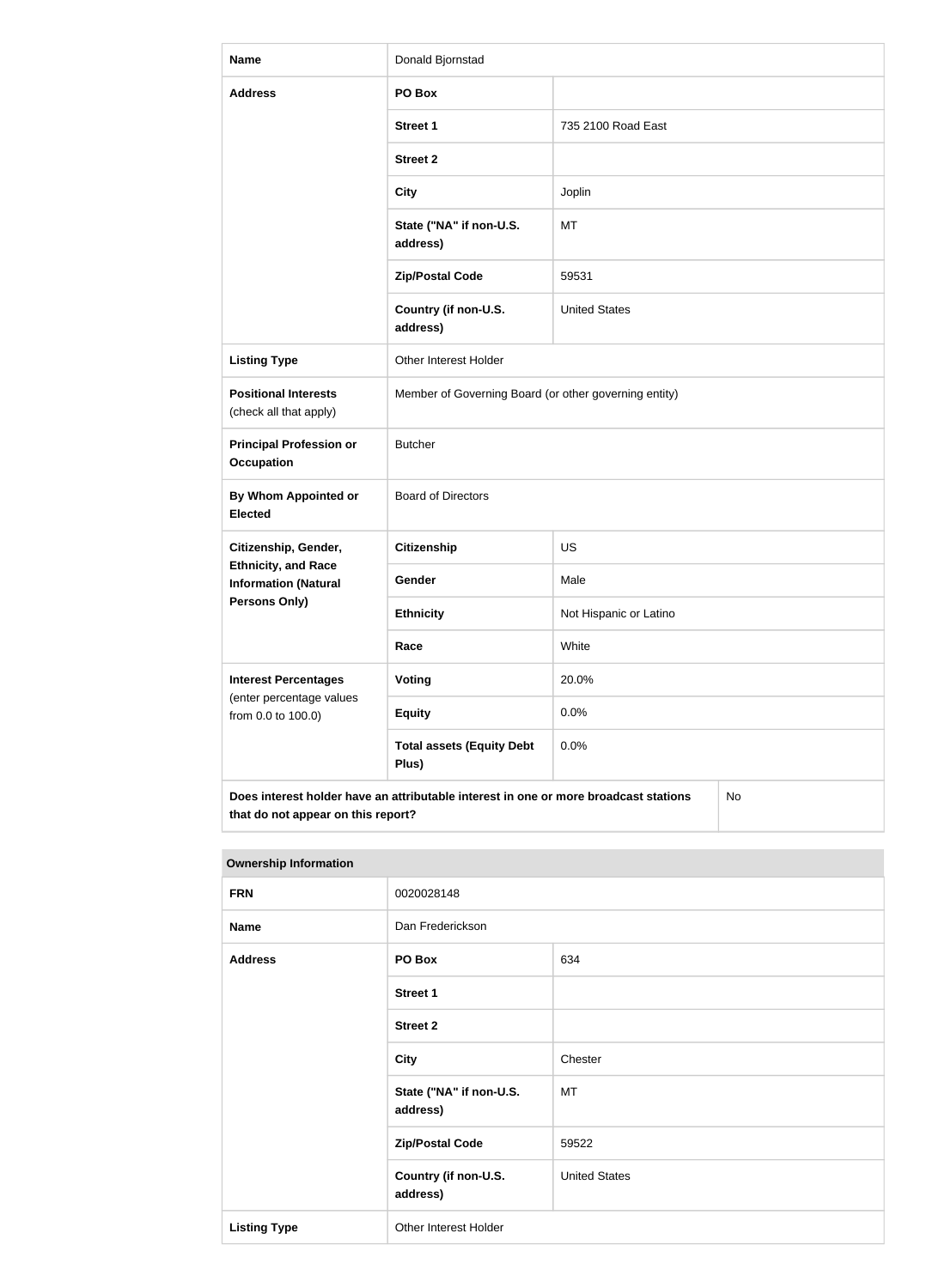| <b>Positional Interests</b><br>(check all that apply)                                             | Officer                                   |                        |  |
|---------------------------------------------------------------------------------------------------|-------------------------------------------|------------------------|--|
| <b>Principal Profession or</b><br><b>Occupation</b>                                               | Retired                                   |                        |  |
| By Whom Appointed or<br><b>Elected</b>                                                            | <b>Board of Directors</b>                 |                        |  |
| Citizenship, Gender,                                                                              | <b>Citizenship</b>                        | <b>US</b>              |  |
| <b>Ethnicity, and Race</b><br><b>Information (Natural</b>                                         | <b>Gender</b>                             | Male                   |  |
| Persons Only)                                                                                     | <b>Ethnicity</b>                          | Not Hispanic or Latino |  |
|                                                                                                   | Race                                      | White                  |  |
| <b>Interest Percentages</b>                                                                       | <b>Voting</b>                             | 20.0%                  |  |
| (enter percentage values<br>from 0.0 to 100.0)                                                    | <b>Equity</b>                             | 0.0%                   |  |
|                                                                                                   | <b>Total assets (Equity Debt</b><br>Plus) | 0.0%                   |  |
| Does interest holder have an attributable interest in one or more broadcast stations<br><b>No</b> |                                           |                        |  |

**Does interest holder have an attributable interest in one or more broadcast stations that do not appear on this report?**

### **Ownership Information**

| <b>FRN</b>                                                                                                | 0017799974                                                     |                        |  |
|-----------------------------------------------------------------------------------------------------------|----------------------------------------------------------------|------------------------|--|
| <b>Name</b>                                                                                               | John B. Ita                                                    |                        |  |
| <b>Address</b>                                                                                            | PO Box                                                         |                        |  |
|                                                                                                           | Street 1                                                       | 171 73rd Avenue West   |  |
|                                                                                                           | <b>Street 2</b>                                                |                        |  |
|                                                                                                           | <b>City</b>                                                    | Havre                  |  |
|                                                                                                           | State ("NA" if non-U.S.<br>address)                            | MT                     |  |
|                                                                                                           | <b>Zip/Postal Code</b>                                         | 59501                  |  |
|                                                                                                           | Country (if non-U.S.<br>address)                               | <b>United States</b>   |  |
| <b>Listing Type</b>                                                                                       | Other Interest Holder                                          |                        |  |
| <b>Positional Interests</b><br>(check all that apply)                                                     | Officer, Member of Governing Board (or other governing entity) |                        |  |
| <b>Principal Profession or</b><br><b>Occupation</b>                                                       | Retired                                                        |                        |  |
| By Whom Appointed or<br><b>Elected</b>                                                                    | <b>Board of Directors</b>                                      |                        |  |
| Citizenship, Gender,<br><b>Ethnicity, and Race</b><br><b>Information (Natural</b><br><b>Persons Only)</b> | <b>Citizenship</b>                                             | US                     |  |
|                                                                                                           | Gender                                                         | Male                   |  |
|                                                                                                           | <b>Ethnicity</b>                                               | Not Hispanic or Latino |  |
|                                                                                                           | Race                                                           | White                  |  |
| <b>Interest Percentages</b><br>(enter percentage values                                                   | Voting                                                         | 20.0%                  |  |
|                                                                                                           |                                                                |                        |  |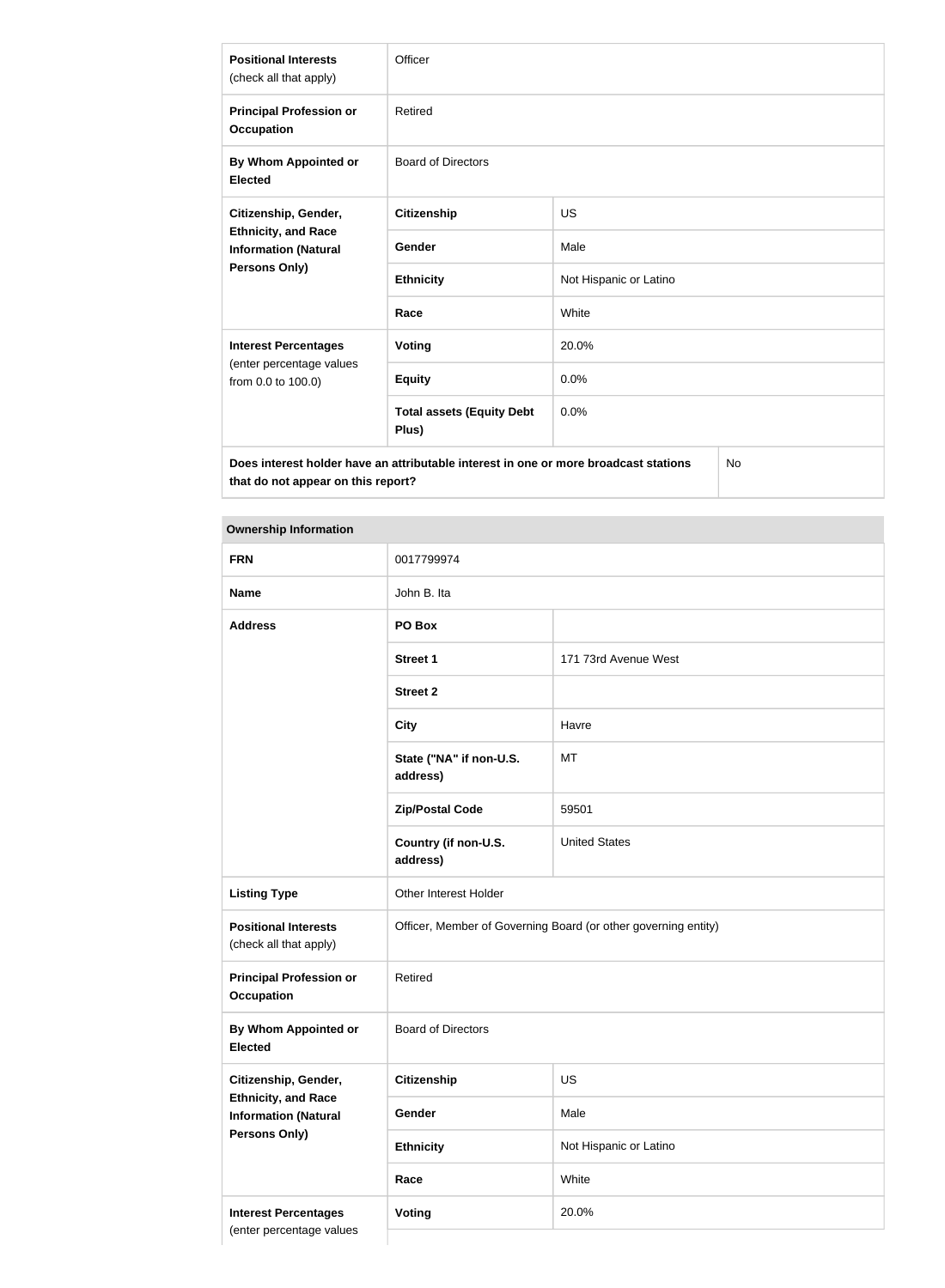| from 0.0 to 100.0)                                                                   | <b>Equity</b>                             | $0.0\%$ |    |
|--------------------------------------------------------------------------------------|-------------------------------------------|---------|----|
|                                                                                      | <b>Total assets (Equity Debt</b><br>Plus) | $0.0\%$ |    |
| Does interest holder have an attributable interest in one or more broadcast stations |                                           |         | Nη |

| Does interest holder have an attributable interest in one or more broadcast stations | <b>No</b> |
|--------------------------------------------------------------------------------------|-----------|
| that do not appear on this report?                                                   |           |

| <b>Ownership Information</b>                                                  |                                                                                      |                        |  |
|-------------------------------------------------------------------------------|--------------------------------------------------------------------------------------|------------------------|--|
| <b>FRN</b>                                                                    | 0020028072                                                                           |                        |  |
| <b>Name</b>                                                                   | <b>Brent Schellin</b>                                                                |                        |  |
| <b>Address</b>                                                                | PO Box                                                                               | 926                    |  |
|                                                                               | <b>Street 1</b>                                                                      |                        |  |
|                                                                               | <b>Street 2</b>                                                                      |                        |  |
|                                                                               | <b>City</b>                                                                          | Chinook                |  |
|                                                                               | State ("NA" if non-U.S.<br>address)                                                  | <b>MT</b>              |  |
|                                                                               | <b>Zip/Postal Code</b>                                                               | 59523                  |  |
|                                                                               | Country (if non-U.S.<br>address)                                                     | <b>United States</b>   |  |
| <b>Listing Type</b>                                                           | Other Interest Holder                                                                |                        |  |
| <b>Positional Interests</b><br>(check all that apply)                         | Officer, Member of Governing Board (or other governing entity)                       |                        |  |
| <b>Principal Profession or</b><br><b>Occupation</b>                           | Retired                                                                              |                        |  |
| By Whom Appointed or<br><b>Elected</b>                                        | <b>Board of Directors</b>                                                            |                        |  |
| Citizenship, Gender,                                                          | <b>Citizenship</b>                                                                   | <b>US</b>              |  |
| <b>Ethnicity, and Race</b><br><b>Information (Natural</b>                     | Gender                                                                               | Male                   |  |
| <b>Persons Only)</b>                                                          | <b>Ethnicity</b>                                                                     | Not Hispanic or Latino |  |
|                                                                               | Race                                                                                 | White                  |  |
| <b>Interest Percentages</b><br>(enter percentage values<br>from 0.0 to 100.0) | Voting                                                                               | 20.0%                  |  |
|                                                                               | <b>Equity</b>                                                                        | 0.0%                   |  |
|                                                                               | <b>Total assets (Equity Debt</b><br>Plus)                                            | 0.0%                   |  |
| that do not appear on this report?                                            | Does interest holder have an attributable interest in one or more broadcast stations | <b>No</b>              |  |

| <b>Ownership Information</b> |                 |                |
|------------------------------|-----------------|----------------|
| <b>FRN</b>                   | 9990119850      |                |
| <b>Name</b>                  | Bo Woods        |                |
| <b>Address</b>               | PO Box          |                |
|                              | <b>Street 1</b> | 572 Laird Road |
|                              |                 |                |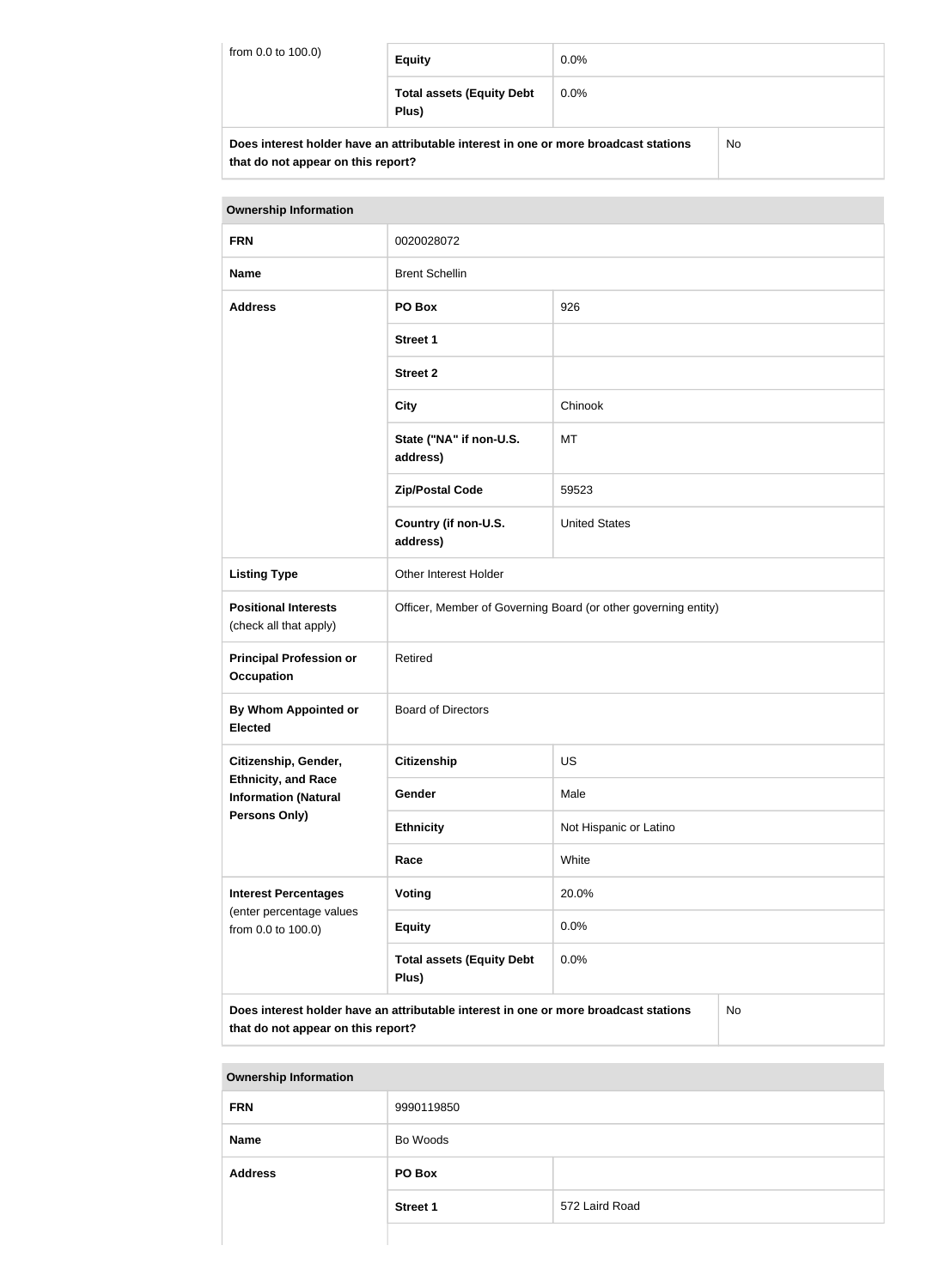|                                                                                                                                  | <b>Street 2</b>                                                                                                                                     |                        |     |
|----------------------------------------------------------------------------------------------------------------------------------|-----------------------------------------------------------------------------------------------------------------------------------------------------|------------------------|-----|
|                                                                                                                                  | <b>City</b>                                                                                                                                         | Joplin                 |     |
|                                                                                                                                  |                                                                                                                                                     |                        |     |
|                                                                                                                                  | State ("NA" if non-U.S.<br>address)                                                                                                                 | MT                     |     |
|                                                                                                                                  | <b>Zip/Postal Code</b>                                                                                                                              | 59522                  |     |
|                                                                                                                                  | Country (if non-U.S.<br>address)                                                                                                                    | <b>United States</b>   |     |
| <b>Listing Type</b>                                                                                                              | Other Interest Holder                                                                                                                               |                        |     |
| <b>Positional Interests</b><br>(check all that apply)                                                                            | Member of Governing Board (or other governing entity)                                                                                               |                        |     |
| <b>Principal Profession or</b><br><b>Occupation</b>                                                                              | Farmer                                                                                                                                              |                        |     |
| <b>By Whom Appointed or</b><br><b>Elected</b>                                                                                    | <b>Board of Directors</b>                                                                                                                           |                        |     |
| Citizenship, Gender,                                                                                                             | <b>Citizenship</b>                                                                                                                                  | <b>US</b>              |     |
| <b>Ethnicity, and Race</b><br><b>Information (Natural</b>                                                                        | <b>Gender</b>                                                                                                                                       | Male                   |     |
| <b>Persons Only)</b>                                                                                                             | <b>Ethnicity</b>                                                                                                                                    | Not Hispanic or Latino |     |
|                                                                                                                                  | Race                                                                                                                                                | White                  |     |
| <b>Interest Percentages</b>                                                                                                      | <b>Voting</b>                                                                                                                                       | 20.0%                  |     |
| (enter percentage values<br>from 0.0 to 100.0)                                                                                   | <b>Equity</b>                                                                                                                                       | 0.0%                   |     |
|                                                                                                                                  | <b>Total assets (Equity Debt</b><br>Plus)                                                                                                           | 0.0%                   |     |
| Does interest holder have an attributable interest in one or more broadcast stations<br>No<br>that do not appear on this report? |                                                                                                                                                     |                        |     |
| If "No," submit as an exhibit an explanation.                                                                                    | (b) Respondent certifies that any interests, including equity, financial, or voting<br>interests, not reported in this filing are non-attributable. |                        | Yes |
|                                                                                                                                  |                                                                                                                                                     |                        |     |

| (c) Is Respondent seeking an attribution exemption for any officer or director with<br>duties wholly unrelated to the Licensee(s)?                                                                                             | No |
|--------------------------------------------------------------------------------------------------------------------------------------------------------------------------------------------------------------------------------|----|
| If "Yes," complete the information in the required fields and submit an Exhibit fully describing<br>that individual's duties and responsibilities, and explaining why that individual should not be<br>attributed an interest. |    |

### **3. Organizational Chart (Licensees Only)**

Attach a flowchart or similar document showing the Licensee's vertical ownership structure including the Licensee and all entities that have attributable interests in the Licensee. Licensees with a single parent entity may provide a brief explanatory textual Exhibit in lieu of a flowchart or similar document. Licensees without parent entities should so indicate in a textual Exhibit.

#### **Non-Licensee Respondents should select "N/A" in response to this question.**

The Licensee, Hi-Line Radio Fellowship, Inc., is a not-for-profit Corporation, domiciled in the State of Montana. The Corporation is a non-stock corporation, therefore it has no individuals or entities which have an ownership interest in it. The affairs of the Corporation are under the authority of a Board of Directors, made up of individuals who have been elected to the Board pursuant to the Corporations By-Laws.